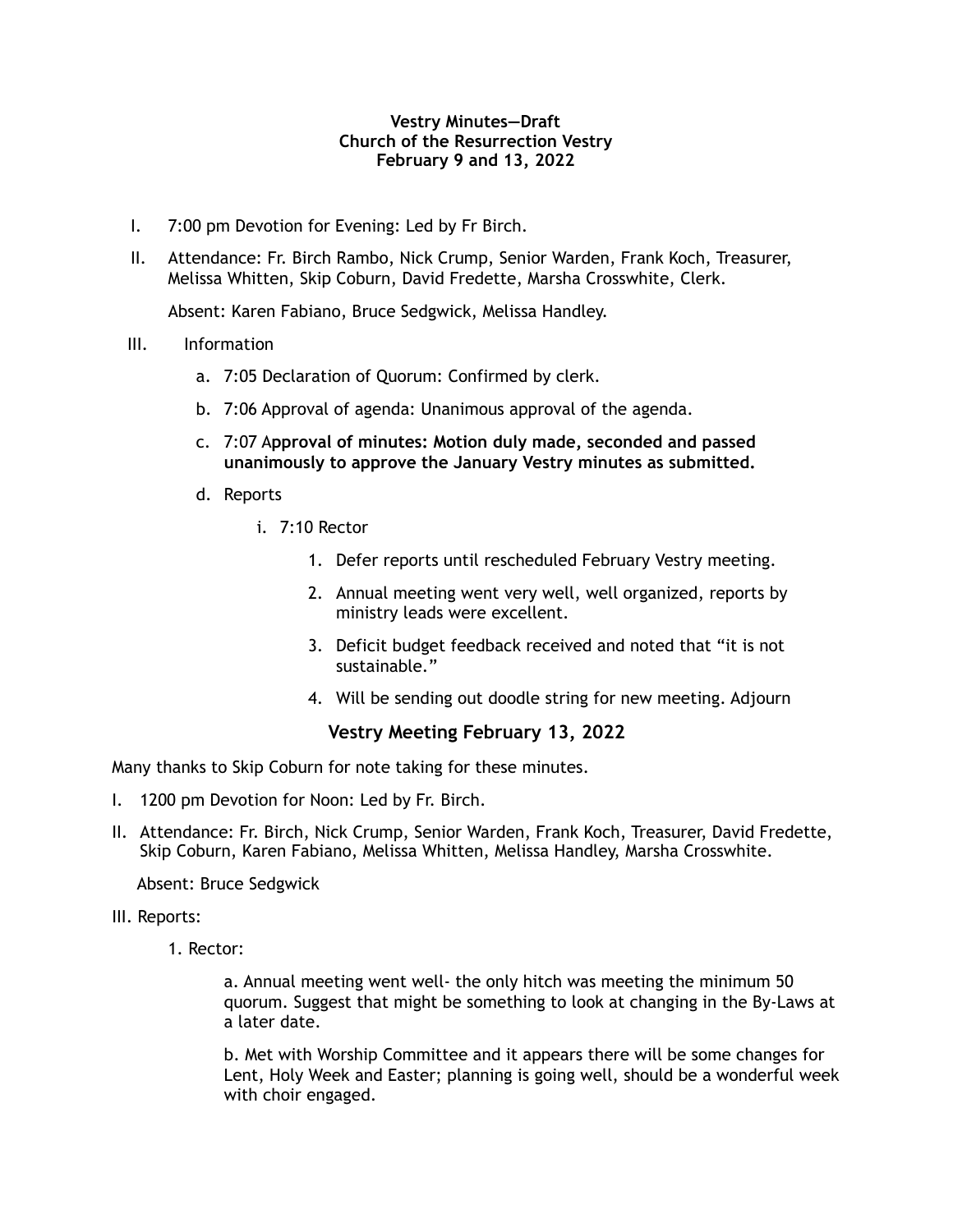c. Thanks to Marsha for organizing the new Prayer Ministry.

d. Attended Fresh Start Retreat from which got some good ideas.

 e. Attendance appears to have picked up recently. Looking to attract more families with children and young people.

 f. Chorister choir relaunch is planned with a social later this month. Stay tuned!

## 2. Senior Warden's Report

 a. Nick outlined the transition process which would culminate with a vestry vote regarding whether to retain Fr. Birch as Rector. Vestry members need to seek out feedback from members of the congregation. Feedback will be handled in a confidential way. It was suggested that DJ could set up a separate email for vestry members to get feedback from congregation. Fr. Birch asked only that trends in feedback be shared with him once the process is over. It is anticipated that a vestry vote regarding the investiture process would occur in September.

#### 3. Junior Warden' Report

 a. There was no report since there is currently not a junior warden as both Doug's and Don's terms on the Vestry expired. Election of that position will occur later in this meeting. However, Fr. Birch notes no new issues with the church or grounds have arisen; reviewed prior disclosures regarding the roof leak; the skylight replacement and the back deck replacement plans.

4. Treasurer's Report

 a. Frank prior to the meeting provided a detailed report. As of 2/13 we had received \$218,176 from 66 pledging units. We are starting the new year well on track regarding revenues and expenses were under budget. Frank's report highlighted certain items that the Vestry needs to consider. For example when there is a special collection we need to be sure that it is properly documented.

 b. Frank also reported on the \$190,000 endowment. Currently those funds are invested by the Diocese earning a 4% return. If there was interest in making a change we would first need to resurrect the Endowment Committee and then it could make a recommendation if it deems appropriate. It was also suggested that the Endowment Fund needs to be more visible to the congregation.

#### c. **Motion duly made, seconded and passed unanimously to shift \$1,086 out of account 3930 to the general fund.**

### 5. **Elections**

The following election of officers occurred:

 a. **Senior Warden:** A **motion was duly made, seconded and passed unanimously to elect Nick Crump to a second term as Senior Warden.** Many thanks to Nick for his faithful and effective leadership and continued generosity.

 b. **Treasurer: A motion was duly made, seconded and passed unanimously to elect Frank Koch to another term as treasurer.** Deep appreciation was expressed to our treasurer for continued sharing of both his time and talent. c. **Parish Clerk**: Marsha indicated that she would be happy to continue or step down if someone else would like the experience of serving as the Parish Clerk.